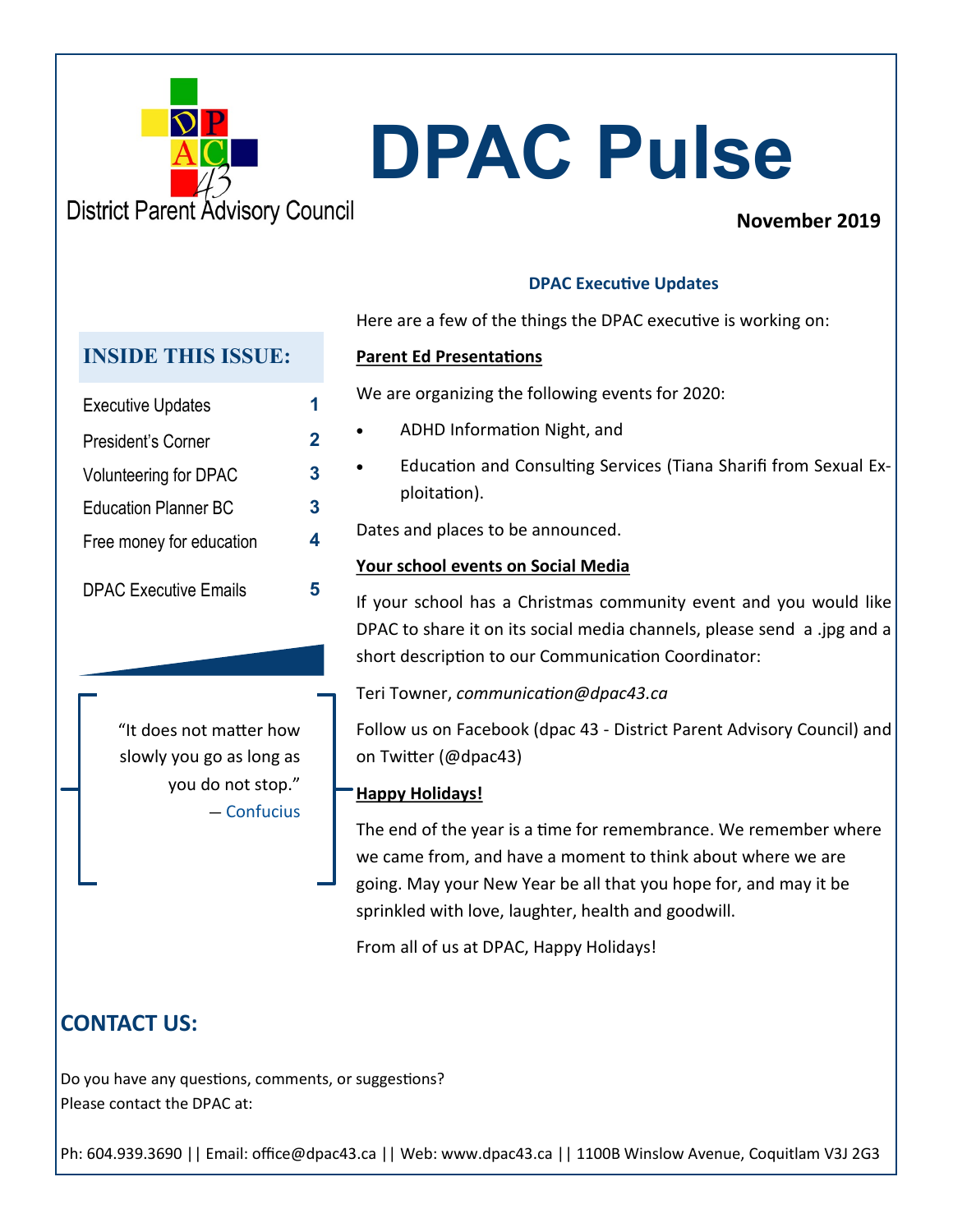

# **DPAC Pulse**

**November 2019**

### **President's Corner**

### **A message from DPAC President**

Watching the last days of November slip away we realize that the plans for the end of 2019, and the decade, are suddenly upon us. Christmas activities tend to overshadow the day to day routines and when the initial events are over, it's hoped we have time to relax and reflect for a short time before we open the book to the next chapters of life. For DPAC, the past months have focussed on the mental health of our school community. Our October meeting introduced us to the many concepts and intricacies of restorative justice practices in the classroom while the November Parent Ed night brought awareness to the signs and symptoms of someone in a mental health crisis. The two topics go hand in hand when managing the stress and anxiety we've come to realize our children encounter in their student life. The tools provided take patience to learn and thoughtfulness to practice, but the results are healthier children and happier families. In the months to come we will continue our focus on the school community with presentation on the district budget process, our multi-cultural school community and connections to the larger community.

Looking from the mountain top of the decade perspective, its interesting to note how far our district and the education world has changed. I recall the news reports of out of control budgets, cutbacks and teacher strikes. Now our school district has a strategic plan, expanding infrastructure, cutting edge technology, and a new curriculum being implemented. But the 2020 plan is no longer the future. We need a new strategy for 2030. Our population will continue to grow and will require even more resources and capital. Technology, although expanding, has an impact on our children that we are only starting to grasp. The pressure to succeed in the growing competitiveness will mean deepening mental health concerns. Together these may change the role of teachers and our schools, but our role as parents remains the same; love and support our children so they can find their place in this amazing new world. At DPAC we will strive to help you with this to the best of your ability.

## **CONTACT US:**

Do you have any questions, comments, or suggestions? Please contact the DPAC at:

Ph: 604.939.3690 || Email: office@dpac43.ca || Web: www.dpac43.ca || 1100B Winslow Avenue, Coquitlam V3J 2G3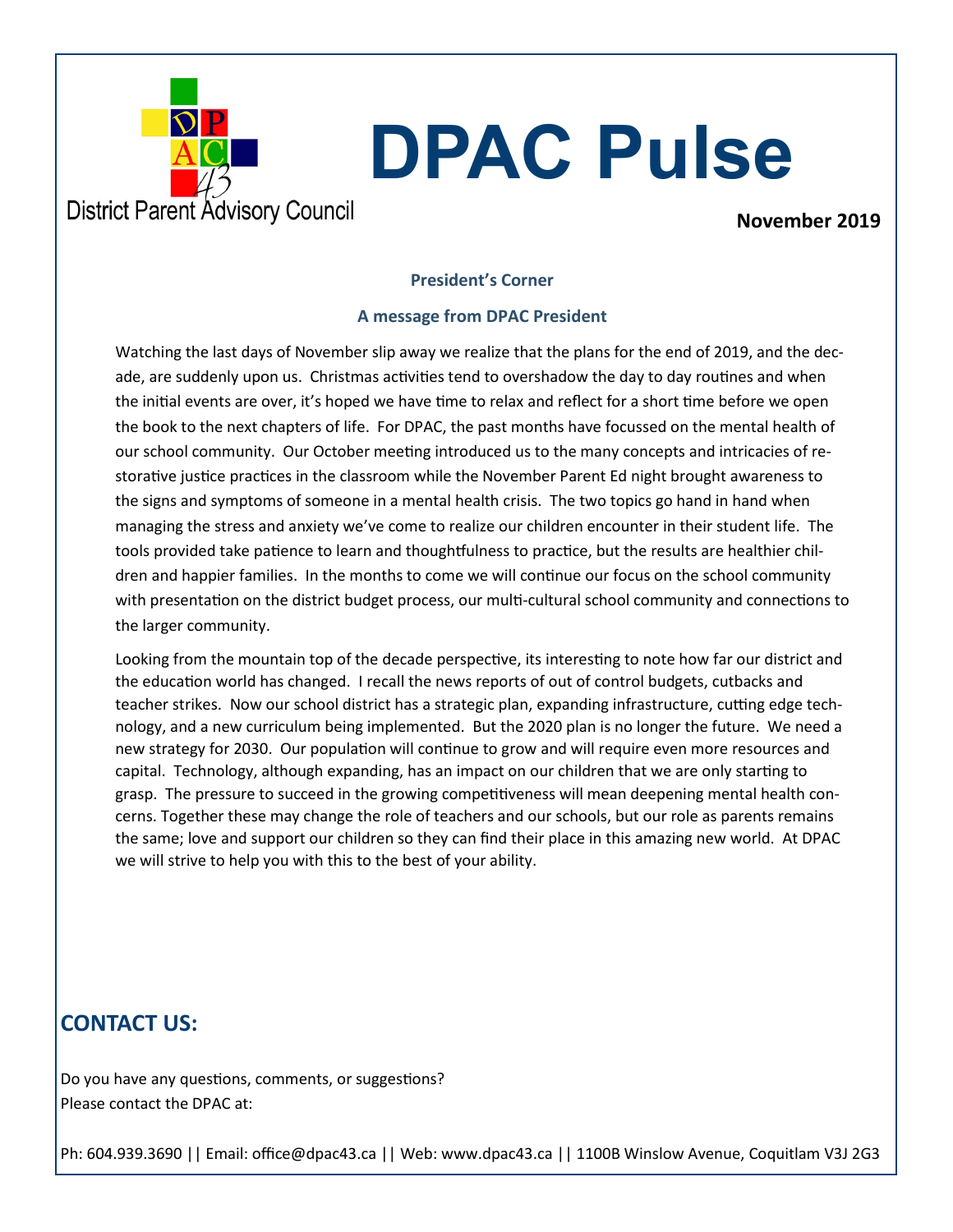#### **Volunteering for DPAC**

The DPAC is only as strong as the people who give their voluntary work, so we encourage all those who want to make a difference in our District to consider running for a position on the Executive in May 2020. Maybe you can start to volunteer as a Member at Large? As such you can initiate your commitment with a small involvement, and compromise as much as you can. Below is the experience of our volunteer, Maria Ledezma, who was formerly Member at Large and currently entering her 2nd term as Newsletter and Website Editor.

Coming from Venezuela, Maria found that she could not understand the school culture. She then became part of her son's elementary school PAC helping with events and hotdog day. She quickly learned that the school is a community! As a parent coming from a completely different culture the school was the "small town" we needed, of course it takes a village to raise a child! She found good friends, solidarity, good advice and empathy. She then became the school DPAC representative and since then has been attending DPAC meetings as much as possible, as she knows it the best source of information and resources for parents in this huge adventure: raising a child! She feels her life changed when she found that very good parents can have serious difficulties with the education of their children: nobody is immune.

Please volunteer as a DPAC member!!

### **EducationPlanner BC**

#### **Please visit:**

#### *https://educationplannerbc.ca/*

Find advice about your children's post-secondary education. Careers, programs, post-secondary institutions.

How much does attending post-secondary cost? What types of expenses will you have? How to apply for financial aid such as scholarships and bursaries?

#### **Additionally there are other sites to explore:**

- Government of Canada: Resources for Young Canadians *https://www.canada.ca/en/services/youth.html*
- Government of Canada Job Bank: Career Planning Quiz *https://www.jobbank.gc.ca/career-planning/quizzes*
- Work BC Resources Order Forms, resources for parents

*https://www.workbc.ca/Resources-for/Resources-for-Counsellors-Teachers-Parents/WorkBC-Resource-Order-Form.aspx*

Or just Google "students and career planning" and you will find more information!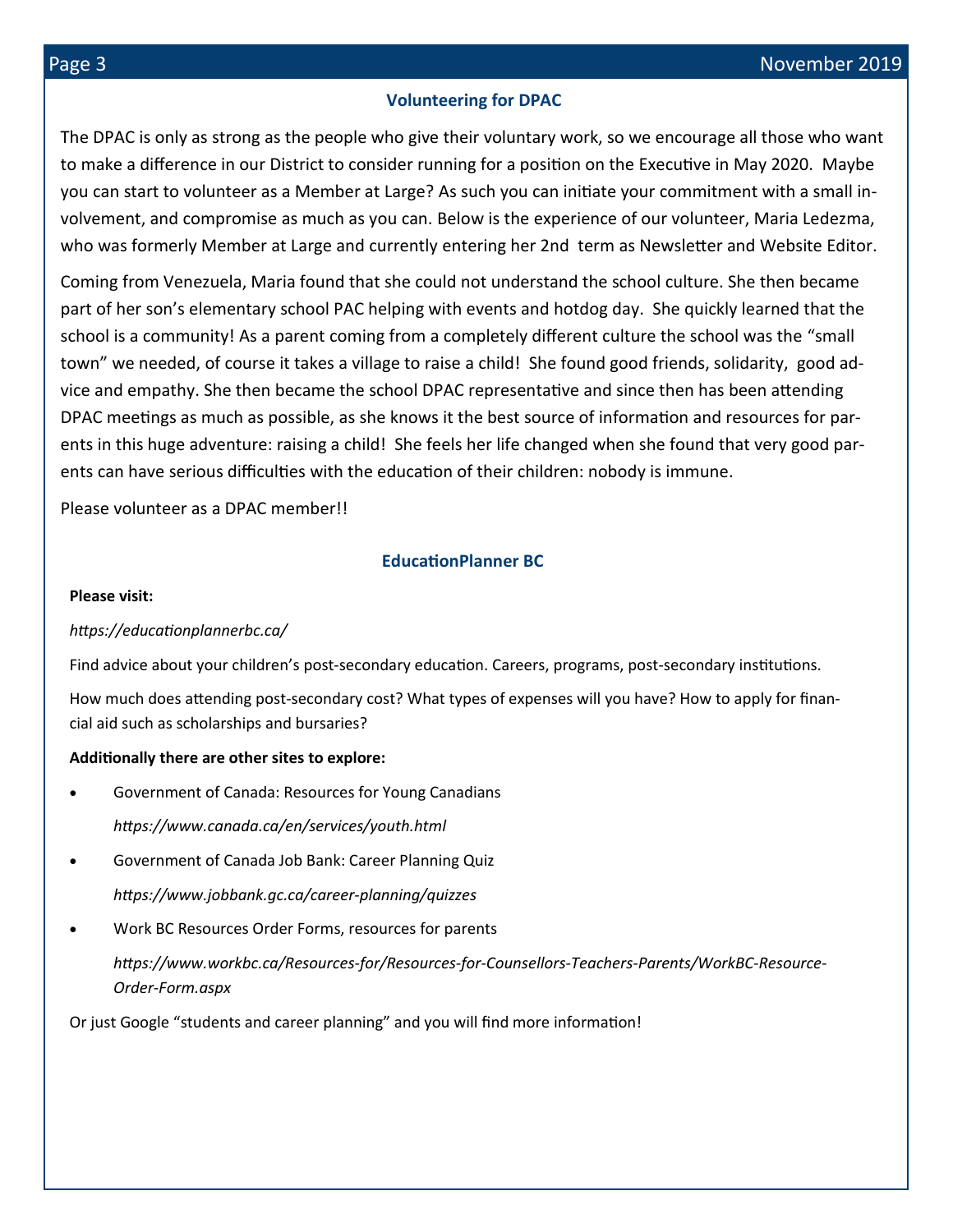## **Free government money for B.C. kids' education savings!**

## **British Columbia Training & Education Savings Grant Information:**

Families in British Columbia are encouraged to start planning and saving early for their children's post-secondary education or training programs. To help, the B.C. Government will contribute \$1,200 to eligible children through the B.C. Training and Education Savings Grant (BCTESG).

The parent or guardian plus the child must be residents of British Columbia.

The grant can be used for a wide range of educational programs, including vocational schools, apprenticeships, trade schools, colleges, universities, and other certified institutions. Once the beneficiary is enrolled in full-time or part-time studies at a qualifying postsecondary educational program, the BCTESG is withdrawn from the RESP by the way of Education Assistance Payment. The grant may also be used for full-time education outside of Canada (a program at a foreign educational institution which is at least 13 weeks in duration).

If the bank or financial institution used for the RESP also supports the BCTESG, any family can simply fill in a straightforward application to receive the grant. If the bank or financial institution used for the RESP does not support the BCTESG, parents are encouraged to open an additional RESP for their child at a partner institution that offers the grant.

**https://www2.gov.bc.ca/gov/content/education-training/k-12/support/scholarships/bctraining-and-education-savings-grant**